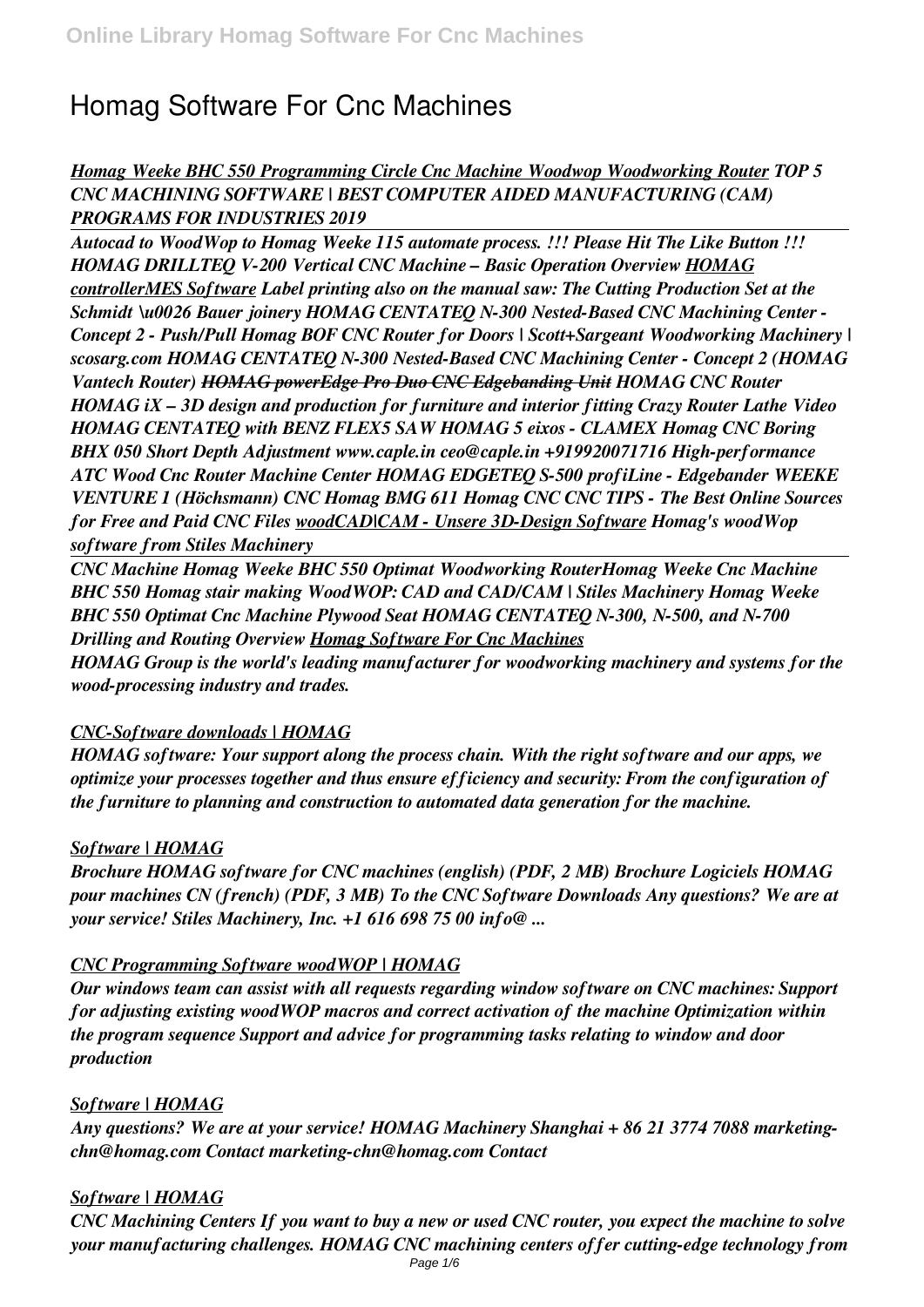*the world market leader for all woodworking technology for manufacturers of all sizes. The world market leader HOMAG presents its CNC processing centers:*

# *CNC Machining Centers | HOMAG*

*With a HOMAG CNC machining center, you are equipped to handle any application with ease. Experience world-class solutions from HOMAG, the global leader in woodworking technology. Partnership-oriented, solution-oriented, innovative - CNC machines from HOMAG.*

## *CNC Machining Centers | HOMAG*

*HOMAG Group is the world's leading manufacturer for woodworking machinery and systems for the wood-processing industry and trades.*

# *HOMAG – Your Solution for woodworking machinery and ...*

*Our portfolio includes CNC processing centers, throughfeed drilling machines, drilling and dowel insertion machines, machines for drilling and fitting insertion as well as wide-belt sanding machines. Here you will find the proven WEEKE drilling systems and all woodworking machinery in the usual quality under the HOMAG brand.*

# *WEEKE | HOMAG*

*HOMAG is the world's leading manufacturer of machines and systems for the wood-processing industry and trades. The technology you've come love under the BRANDT edgebanders, BUTFERING sanders, HOLZMA beam saws, HOMAG AUTOMATION, and WEEKE CNC router brands will come together the HOMAG name.*

# *HOMAG | Stiles Machinery*

*Sanding Machines (2) CNC Machining Centers (2) Panel Dividing Saws (2) Edge Banding Machines (1) Select Technology field. Demonstration Machines (1) Refine. 7 Products found. EDGETEQ S-200 - Limited Web-Edition. DRILLTEQ V-200 - Limited Web-Edition. ... HOMAG Group AG +49 7443 13 0 ; shop[at]homag.com ;*

#### *Machines | Open Catalogue | Homag eShop*

*CNC and Drilling (3,676) Cutting (3,283) Surface Technology (1,846) Edge Banding (6,909) Automation / Assembly / Packaging (3,783) CNC and Drilling (3,676) Cutting (3,283) Surface Technology (1,846) Sanding (954) House Construction (258) Others (81) Further technology fields Less technology fields*

# *Spare parts | Open Catalogue | Homag eShop*

*Homag's Centateq E-310 is a universal CNC processing centre which excels at edgebanding on shaped parts. The compact machine offers a high level of performance with an arrangement of units and a wide choice of configuration options for processing spindles, drilling gears and toolchangers.*

# *Homag launches powerEdge Pro Duo CNC gluing technology ...*

*The new machine concept is based on compact technology, a reduced installation area and operation directly at the machine. The CENTATEQ P-110 series includes 3-, 4- and 5-axis solutions for the processing of kitchen, office and solid wood furniture, as well as for the construction of stairs, windows and doors.*

# *CENTATEQ P-110 - Limited Web-Edition | CNC ... - HOMAG*

*Along with our recently purchased CAD-CAM software, Homag's Cabteq S-200 and Drillteq V-200 were the key elements in our plan to achieve this goal. "Our aim was to separate the kitchen and*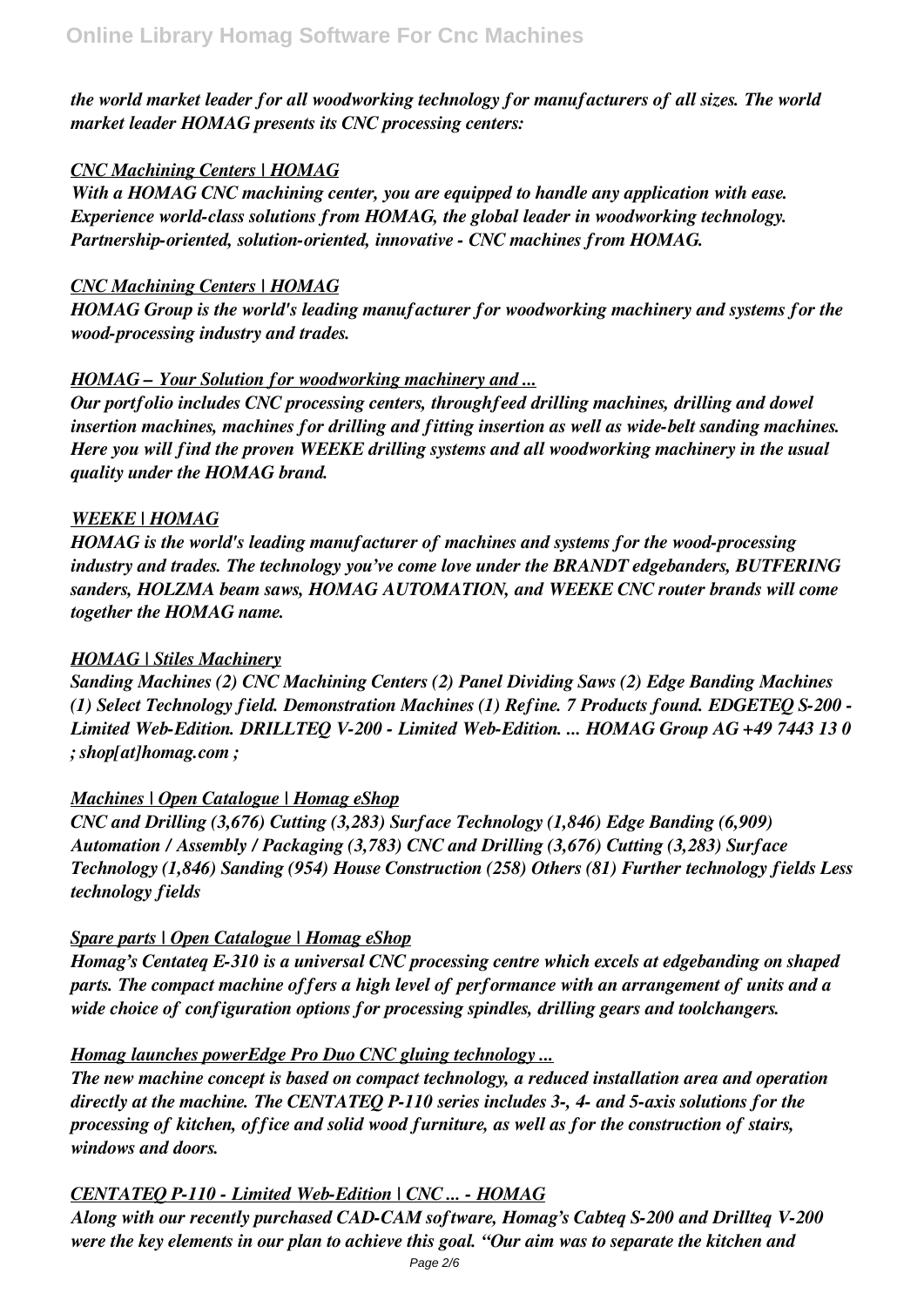*bathroom furniture manufacturing into two separate, streamlined production cells.*

# *Historic furniture manufacturer invests in Homag Drillteq ...*

*Global market leader, Homag, is at the forefront of development for this software with its woodCAD|CAM product. This software enables manufacturers to do everything from detailed 3D room planning for quotations to parametric design, drawing output, part lists and automatic CNC programming.*

# *Homag software at the heart of manufacturing | Furniture ...*

*"Another huge positive of partnering with Homag is its woodWOP software. This industry-leading system provides a simple solution for programming and is perfect for special window shapes, door leaves and ancillary components.*

# *David Salisbury Joinery planning for growth with Homag ...*

*Kelwood offer CNC Machine Centres for shaping and edgebanding from world leading brands including IMA, Homag, Biesse and Morbidelli If you are upgrading or looking to sell your current CNC Machine Centre contact us for a valuation. Homag BAZ 722 CNC Machine Shaping and Edgebanding Working Area 4200 x 1825mm*

# *CNC Machine Centre | Shaping | Edgebanding| CNC Router ...*

*Y-axis: 110 m/min total power approx: 18 KW Description: HOMAG BAZ20/30/12/C(1) CNC Machining Centre serial 0-201-10-1330, Working dimension X 3200 mm, Working dimension Y 1200 mm, Working dimension Z 120 mm, Main motor power kW , , ,12 4th axis C-axis, Tool changing positions 20, Vertical drilling spindles 7, Edgebanding aggregate , , Seperate Y-axis Machine table plain table, Software ...*

# *Homag Weeke BHC 550 Programming Circle Cnc Machine Woodwop Woodworking Router TOP 5 CNC MACHINING SOFTWARE | BEST COMPUTER AIDED MANUFACTURING (CAM) PROGRAMS FOR INDUSTRIES 2019*

*Autocad to WoodWop to Homag Weeke 115 automate process. !!! Please Hit The Like Button !!! HOMAG DRILLTEQ V-200 Vertical CNC Machine – Basic Operation Overview HOMAG controllerMES Software Label printing also on the manual saw: The Cutting Production Set at the Schmidt \u0026 Bauer joinery HOMAG CENTATEQ N-300 Nested-Based CNC Machining Center - Concept 2 - Push/Pull Homag BOF CNC Router for Doors | Scott+Sargeant Woodworking Machinery | scosarg.com HOMAG CENTATEQ N-300 Nested-Based CNC Machining Center - Concept 2 (HOMAG Vantech Router) HOMAG powerEdge Pro Duo CNC Edgebanding Unit HOMAG CNC Router HOMAG iX – 3D design and production for furniture and interior fitting Crazy Router Lathe Video HOMAG CENTATEQ with BENZ FLEX5 SAW HOMAG 5 eixos - CLAMEX Homag CNC Boring BHX 050 Short Depth Adjustment www.caple.in ceo@caple.in +919920071716 High-performance ATC Wood Cnc Router Machine Center HOMAG EDGETEQ S-500 profiLine - Edgebander WEEKE VENTURE 1 (Höchsmann) CNC Homag BMG 611 Homag CNC CNC TIPS - The Best Online Sources for Free and Paid CNC Files woodCAD|CAM - Unsere 3D-Design Software Homag's woodWop software from Stiles Machinery*

*CNC Machine Homag Weeke BHC 550 Optimat Woodworking RouterHomag Weeke Cnc Machine BHC 550 Homag stair making WoodWOP: CAD and CAD/CAM | Stiles Machinery Homag Weeke BHC 550 Optimat Cnc Machine Plywood Seat HOMAG CENTATEQ N-300, N-500, and N-700 Drilling and Routing Overview Homag Software For Cnc Machines*

*HOMAG Group is the world's leading manufacturer for woodworking machinery and systems for the* Page 3/6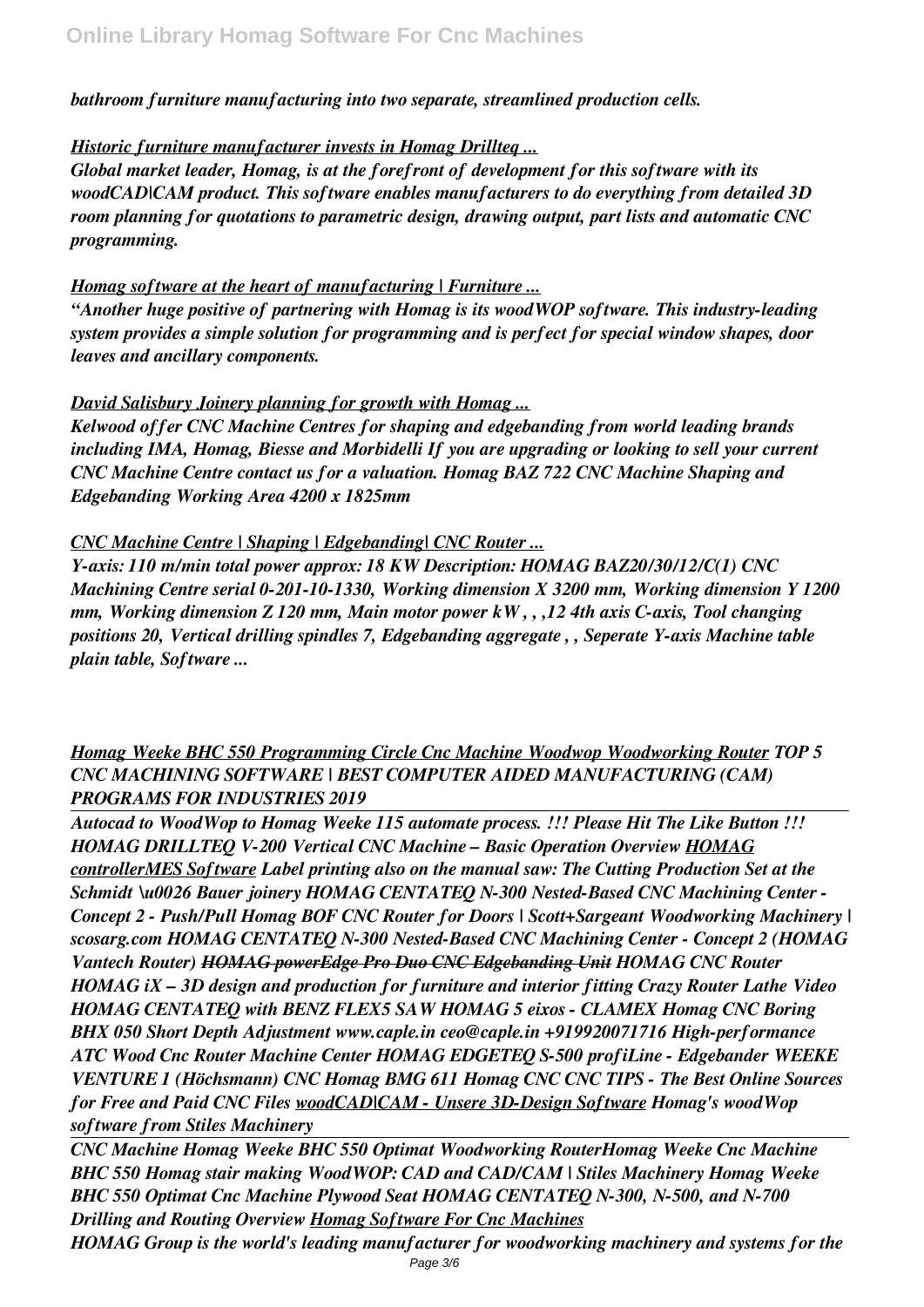#### *wood-processing industry and trades.*

#### *CNC-Software downloads | HOMAG*

*HOMAG software: Your support along the process chain. With the right software and our apps, we optimize your processes together and thus ensure efficiency and security: From the configuration of the furniture to planning and construction to automated data generation for the machine.*

#### *Software | HOMAG*

*Brochure HOMAG software for CNC machines (english) (PDF, 2 MB) Brochure Logiciels HOMAG pour machines CN (french) (PDF, 3 MB) To the CNC Software Downloads Any questions? We are at your service! Stiles Machinery, Inc. +1 616 698 75 00 info@ ...*

#### *CNC Programming Software woodWOP | HOMAG*

*Our windows team can assist with all requests regarding window software on CNC machines: Support for adjusting existing woodWOP macros and correct activation of the machine Optimization within the program sequence Support and advice for programming tasks relating to window and door production*

#### *Software | HOMAG*

*Any questions? We are at your service! HOMAG Machinery Shanghai + 86 21 3774 7088 marketingchn@homag.com Contact marketing-chn@homag.com Contact*

#### *Software | HOMAG*

*CNC Machining Centers If you want to buy a new or used CNC router, you expect the machine to solve your manufacturing challenges. HOMAG CNC machining centers offer cutting-edge technology from the world market leader for all woodworking technology for manufacturers of all sizes. The world market leader HOMAG presents its CNC processing centers:*

#### *CNC Machining Centers | HOMAG*

*With a HOMAG CNC machining center, you are equipped to handle any application with ease. Experience world-class solutions from HOMAG, the global leader in woodworking technology. Partnership-oriented, solution-oriented, innovative - CNC machines from HOMAG.*

#### *CNC Machining Centers | HOMAG*

*HOMAG Group is the world's leading manufacturer for woodworking machinery and systems for the wood-processing industry and trades.*

#### *HOMAG – Your Solution for woodworking machinery and ...*

*Our portfolio includes CNC processing centers, throughfeed drilling machines, drilling and dowel insertion machines, machines for drilling and fitting insertion as well as wide-belt sanding machines. Here you will find the proven WEEKE drilling systems and all woodworking machinery in the usual quality under the HOMAG brand.*

#### *WEEKE | HOMAG*

*HOMAG is the world's leading manufacturer of machines and systems for the wood-processing industry and trades. The technology you've come love under the BRANDT edgebanders, BUTFERING sanders, HOLZMA beam saws, HOMAG AUTOMATION, and WEEKE CNC router brands will come together the HOMAG name.*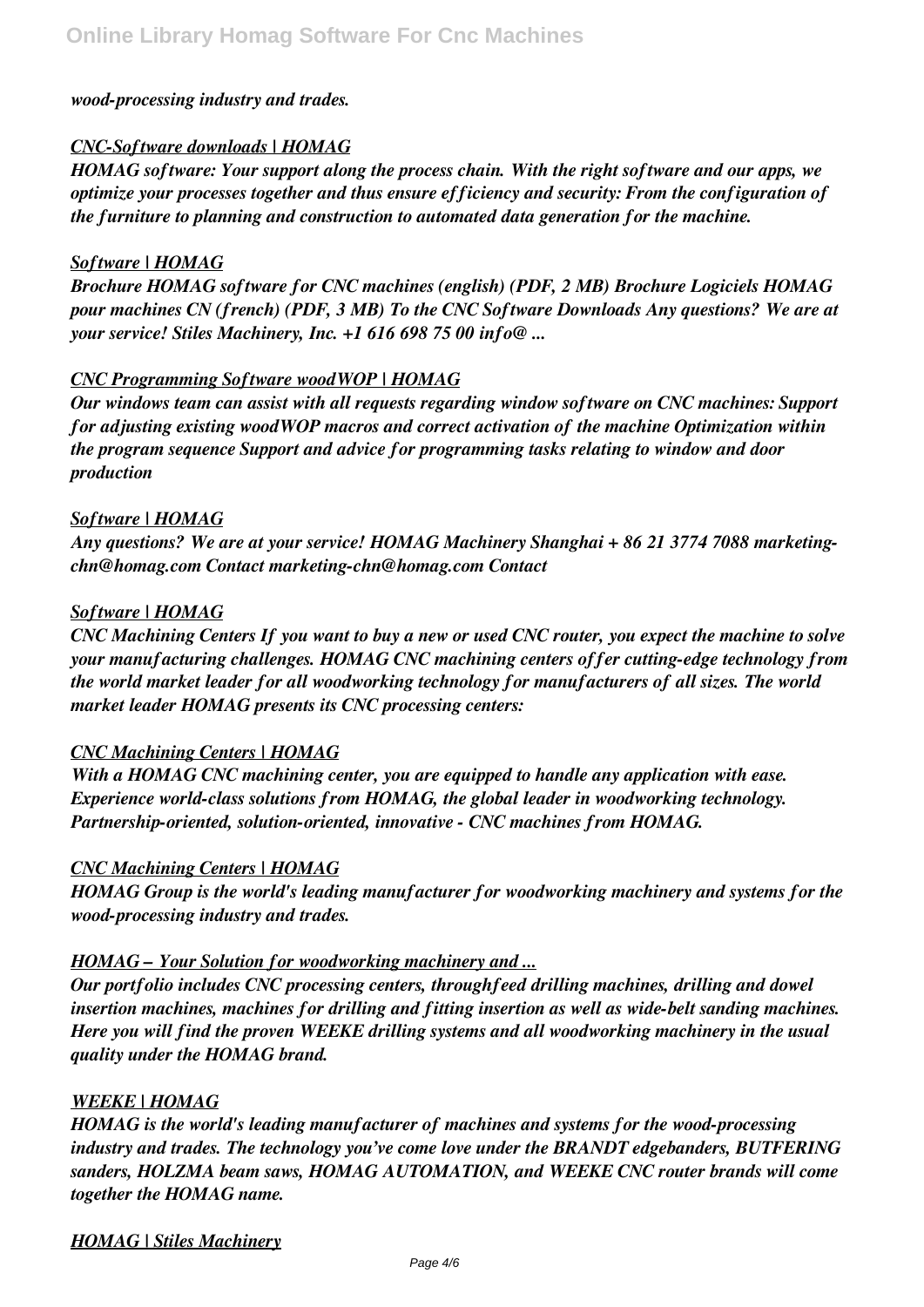*Sanding Machines (2) CNC Machining Centers (2) Panel Dividing Saws (2) Edge Banding Machines (1) Select Technology field. Demonstration Machines (1) Refine. 7 Products found. EDGETEQ S-200 - Limited Web-Edition. DRILLTEQ V-200 - Limited Web-Edition. ... HOMAG Group AG +49 7443 13 0 ; shop[at]homag.com ;*

## *Machines | Open Catalogue | Homag eShop*

*CNC and Drilling (3,676) Cutting (3,283) Surface Technology (1,846) Edge Banding (6,909) Automation / Assembly / Packaging (3,783) CNC and Drilling (3,676) Cutting (3,283) Surface Technology (1,846) Sanding (954) House Construction (258) Others (81) Further technology fields Less technology fields*

# *Spare parts | Open Catalogue | Homag eShop*

*Homag's Centateq E-310 is a universal CNC processing centre which excels at edgebanding on shaped parts. The compact machine offers a high level of performance with an arrangement of units and a wide choice of configuration options for processing spindles, drilling gears and toolchangers.*

# *Homag launches powerEdge Pro Duo CNC gluing technology ...*

*The new machine concept is based on compact technology, a reduced installation area and operation directly at the machine. The CENTATEQ P-110 series includes 3-, 4- and 5-axis solutions for the processing of kitchen, office and solid wood furniture, as well as for the construction of stairs, windows and doors.*

# *CENTATEQ P-110 - Limited Web-Edition | CNC ... - HOMAG*

*Along with our recently purchased CAD-CAM software, Homag's Cabteq S-200 and Drillteq V-200 were the key elements in our plan to achieve this goal. "Our aim was to separate the kitchen and bathroom furniture manufacturing into two separate, streamlined production cells.*

#### *Historic furniture manufacturer invests in Homag Drillteq ...*

*Global market leader, Homag, is at the forefront of development for this software with its woodCAD|CAM product. This software enables manufacturers to do everything from detailed 3D room planning for quotations to parametric design, drawing output, part lists and automatic CNC programming.*

#### *Homag software at the heart of manufacturing | Furniture ...*

*"Another huge positive of partnering with Homag is its woodWOP software. This industry-leading system provides a simple solution for programming and is perfect for special window shapes, door leaves and ancillary components.*

# *David Salisbury Joinery planning for growth with Homag ...*

*Kelwood offer CNC Machine Centres for shaping and edgebanding from world leading brands including IMA, Homag, Biesse and Morbidelli If you are upgrading or looking to sell your current CNC Machine Centre contact us for a valuation. Homag BAZ 722 CNC Machine Shaping and Edgebanding Working Area 4200 x 1825mm*

# *CNC Machine Centre | Shaping | Edgebanding| CNC Router ...*

*Y-axis: 110 m/min total power approx: 18 KW Description: HOMAG BAZ20/30/12/C(1) CNC Machining Centre serial 0-201-10-1330, Working dimension X 3200 mm, Working dimension Y 1200 mm, Working dimension Z 120 mm, Main motor power kW , , ,12 4th axis C-axis, Tool changing positions 20, Vertical drilling spindles 7, Edgebanding aggregate , , Seperate Y-axis Machine table plain table, Software ...*